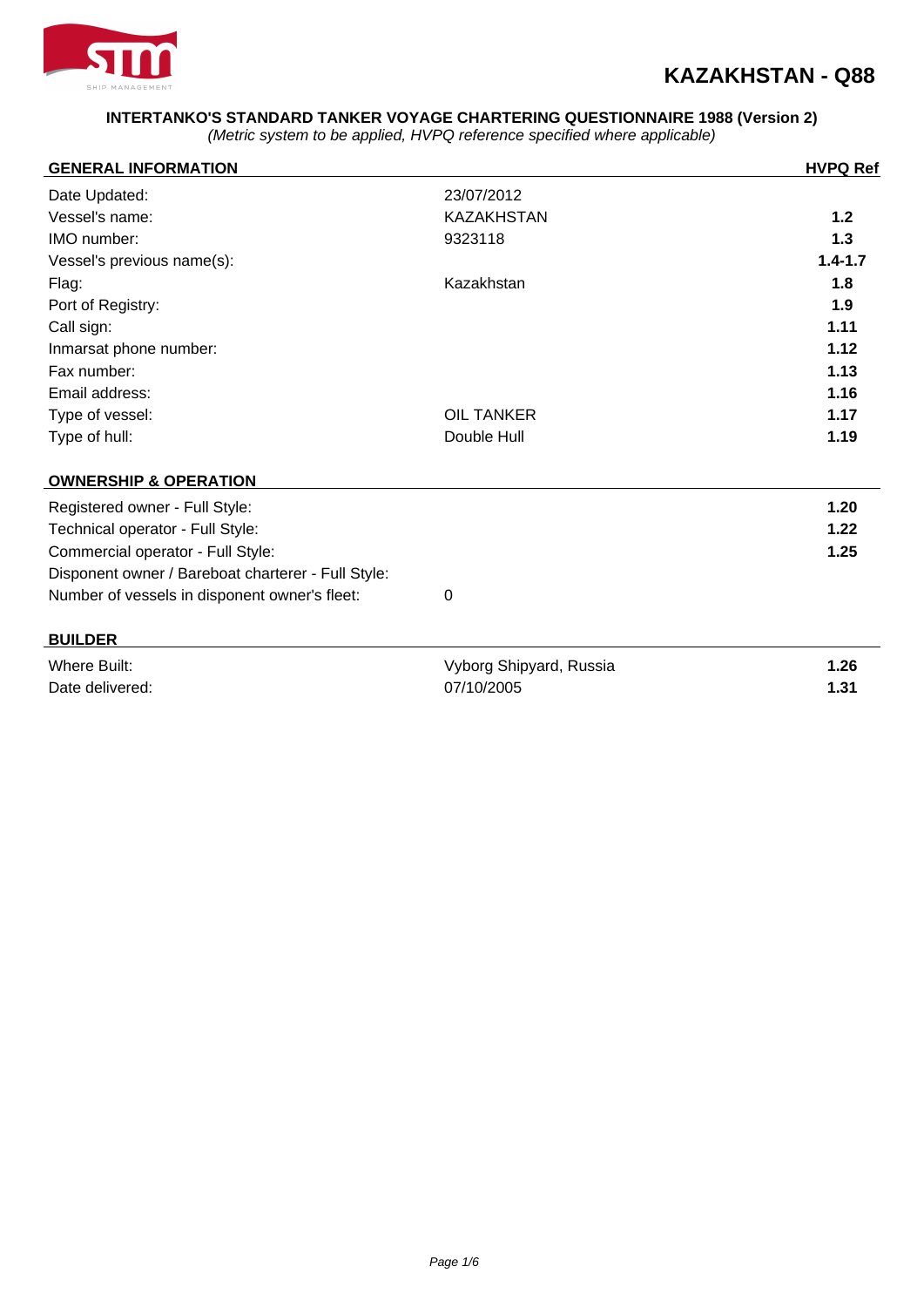## **CLASSIFICATION**

| Vessel's classification society:<br>Class notation:                                                                        | Russian Maritime Register of Shipping<br>KM (*) LU1 [1] I A1 (OMBO) oil tanker (ESP) | 1.34<br>1.35 |
|----------------------------------------------------------------------------------------------------------------------------|--------------------------------------------------------------------------------------|--------------|
| If Classification society changed,<br>name of previous society:                                                            |                                                                                      | 1.36         |
| If Classification society changed,<br>date of change:                                                                      |                                                                                      | 1.37         |
| Last dry-dock:                                                                                                             |                                                                                      | 1.38         |
| Last special survey:                                                                                                       |                                                                                      | 1.41         |
| Latest CAP Rating (if applicable):                                                                                         |                                                                                      | 1.44         |
| Last annual survey:                                                                                                        |                                                                                      | 1.45         |
| Does the vessel have a statement of compliance<br>issued under the provisions of the Condition<br>Assessment Scheme (CAS)? |                                                                                      |              |

**DIMENSIONS**

| LOA (Length Over All):               | 149.35 Metres | 1.49   |
|--------------------------------------|---------------|--------|
| Extreme breadth:                     | 17.3 Metres   | 1.51   |
| KTM (Keel To Masthead):              | 0 Metres      | 1.54   |
| BCM (Bow to Center Manifold):        | 0 Metres      | 1.57.1 |
| Lightship parallel body length:      | 0 Metres      | 1.57.3 |
| Normal ballast parallel body length: | 0 Metres      | 1.57.6 |
| Parallel body length at Summer DWT:  | 0 Metres      | 1.57.9 |

# **TONNAGES**

| Net Tonnage:        | 0 Metric Tonnes | 1.59 |
|---------------------|-----------------|------|
| Gross Tonnage:      | 0 Metric Tonnes | 1.60 |
| Suez Net tonnage:   | 0 Metric Tonnes | 1.61 |
| Panama Net tonnage: | 0 Metric Tonnes | 1.62 |

| <b>LOADLINE INFORMATION</b> | Freeboard   | <b>Draft</b> | <b>Deadweight</b>   | <b>Displacement</b> |      |
|-----------------------------|-------------|--------------|---------------------|---------------------|------|
| Summer:                     | 3.11 Metres | 7 Metres     | 12365 Metric Tonnes | 15775 Metric Tonnes | 1.63 |
| Winter:                     | 0 Metres    | 0 Metres     | 0 Metric Tonnes     | 0 Metric Tonnes     | 1.64 |
| Tropical:                   | 0 Metres    | 0 Metres     | 0 Metric Tonnes     | 0 Metric Tonnes     | 1.65 |
| Lightship:                  | 8.42 Metres | 1.68 Metres  | 0 Metric Tonnes     | 3410 Metric Tonnes  | 1.66 |
| Normal Ballast Condition:   | 5.9 Metres  | 4.2 Metres   | 5745 Metric Tonnes  | 9155 Metric Tonnes  | 1.67 |
|                             |             |              |                     |                     |      |

| TPC on summer draft:                               | 24.35 Metric Tonnes | 1.70 |
|----------------------------------------------------|---------------------|------|
| Does vessel have Multiple SDWT:                    | Yes                 | 1.72 |
| If yes what is the maximum assigned Deadweight?:   | Metric Tonnes       | 1.73 |
| Air draft (sea level to top of mast/highest point) | 0 Metres            | 1.74 |
| in normal SBT condition:                           |                     |      |

### **RECENT OPERATIONAL HISTORY**

| Has vessel been involved in any collision, grounding or Pollution: Yes  |                | 1.77-1.79 |
|-------------------------------------------------------------------------|----------------|-----------|
| pollution incident the past 12 months, full description: Grounding: Yes |                |           |
|                                                                         | Collision: Yes |           |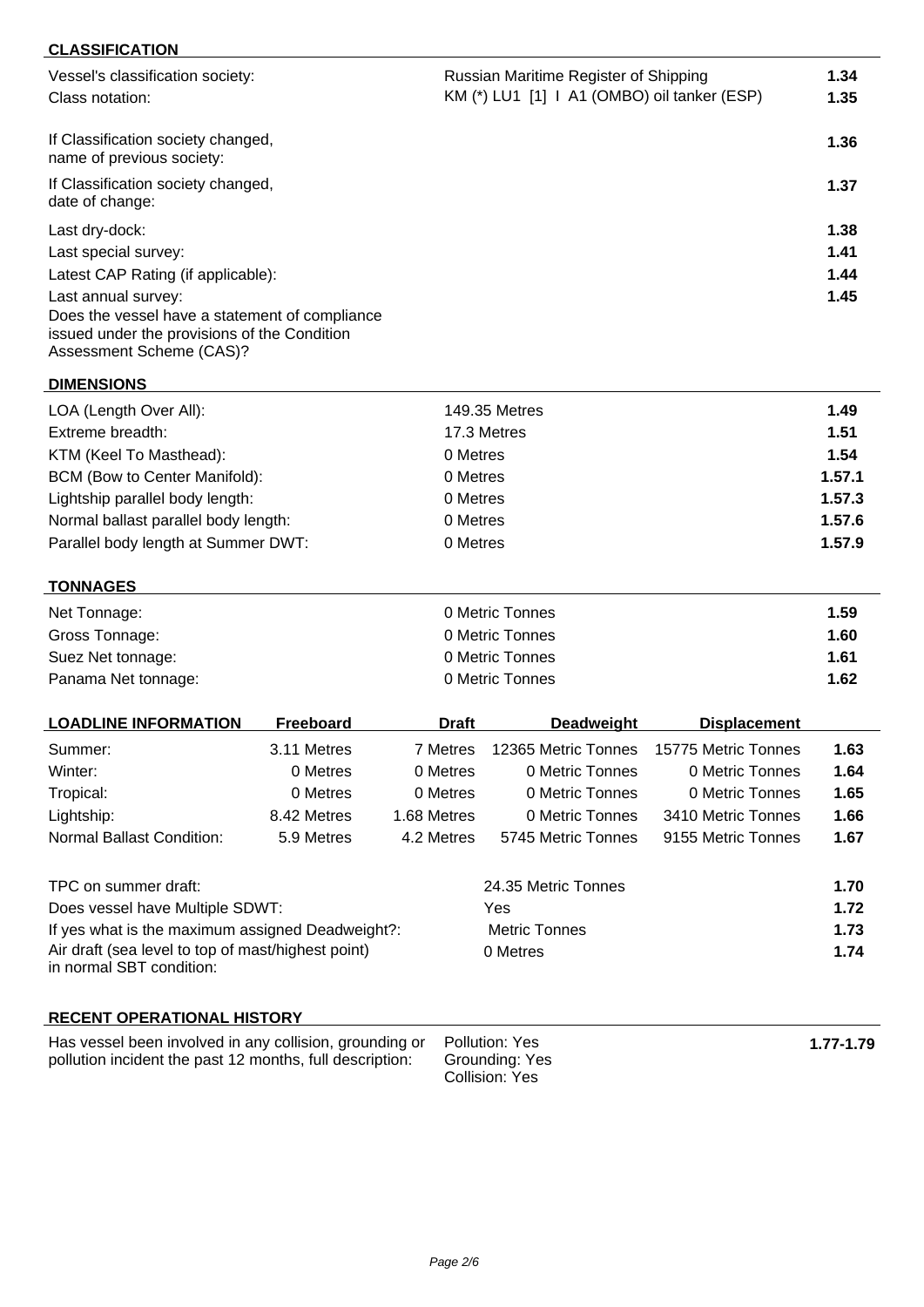### **CERTIFICATION**

| Owners warrant following certificates to be valid<br>troughout the Charter Party period: |      |
|------------------------------------------------------------------------------------------|------|
| <b>SOLAS Safety Equipment:</b>                                                           | 2.2  |
| <b>SOLAS Safety Radio:</b>                                                               | 2.3  |
| <b>SOLAS Safety Construction:</b>                                                        | 2.4  |
| Load line:                                                                               | 2.5  |
| IOPPC:                                                                                   | 2.6  |
| Safety Management (ISM):                                                                 | 2.8  |
| USCG COC:                                                                                | 2.11 |
| CLC:                                                                                     | 2.13 |
| US COFR:                                                                                 | 2.15 |
| Certificate of Fitness (Chemicals):                                                      | 2.16 |
| Certificate of Fitness (Gas):                                                            | 2.17 |
| Certificate of Class:                                                                    |      |
| <b>ISPS ISSC:</b>                                                                        |      |

### **DOCUMENTATION**

| Does the vessel have the following documents on board?<br>International Safety Guide for Oil Tankers & Terminals<br>(ISGOTT): | Yes        | 2.28 |
|-------------------------------------------------------------------------------------------------------------------------------|------------|------|
| OCIMF/ICS Ship to Ship Transfer Guide (Petroleum):<br>Is the vessel entered with ITOPF?                                       | Yes<br>Yes | 2.31 |

# **CREW MANAGEMENT**

| Nationality of Master:                                                          |     |             |
|---------------------------------------------------------------------------------|-----|-------------|
| Nationality of Officers:                                                        |     | 3.1         |
| Nationality of Crew:                                                            |     | 3.2         |
| If Officers/Crew employed by a Manning Agency<br>- Full Style:                  |     | 3.1 & 8.3.2 |
| What is the common working language onboard?                                    |     | 3.1         |
| Do key officers understand English?                                             | Yes |             |
| In case of Flag Of Convenience (FOC), is the ITF<br>Special Agreement on board? | Yes |             |

#### **STRUCTURAL CONDITION**

| Are cargo tanks coated?                            | Yes | 7.1   |
|----------------------------------------------------|-----|-------|
| If Yes, specify type of coating:                   | N/A | 7.1.1 |
| If cargo tanks are coated, specify to what extent: |     | 7.1.3 |
| Are slop tanks coated?                             | Yes |       |
| If slop tanks are coated, specify to what extent:  |     |       |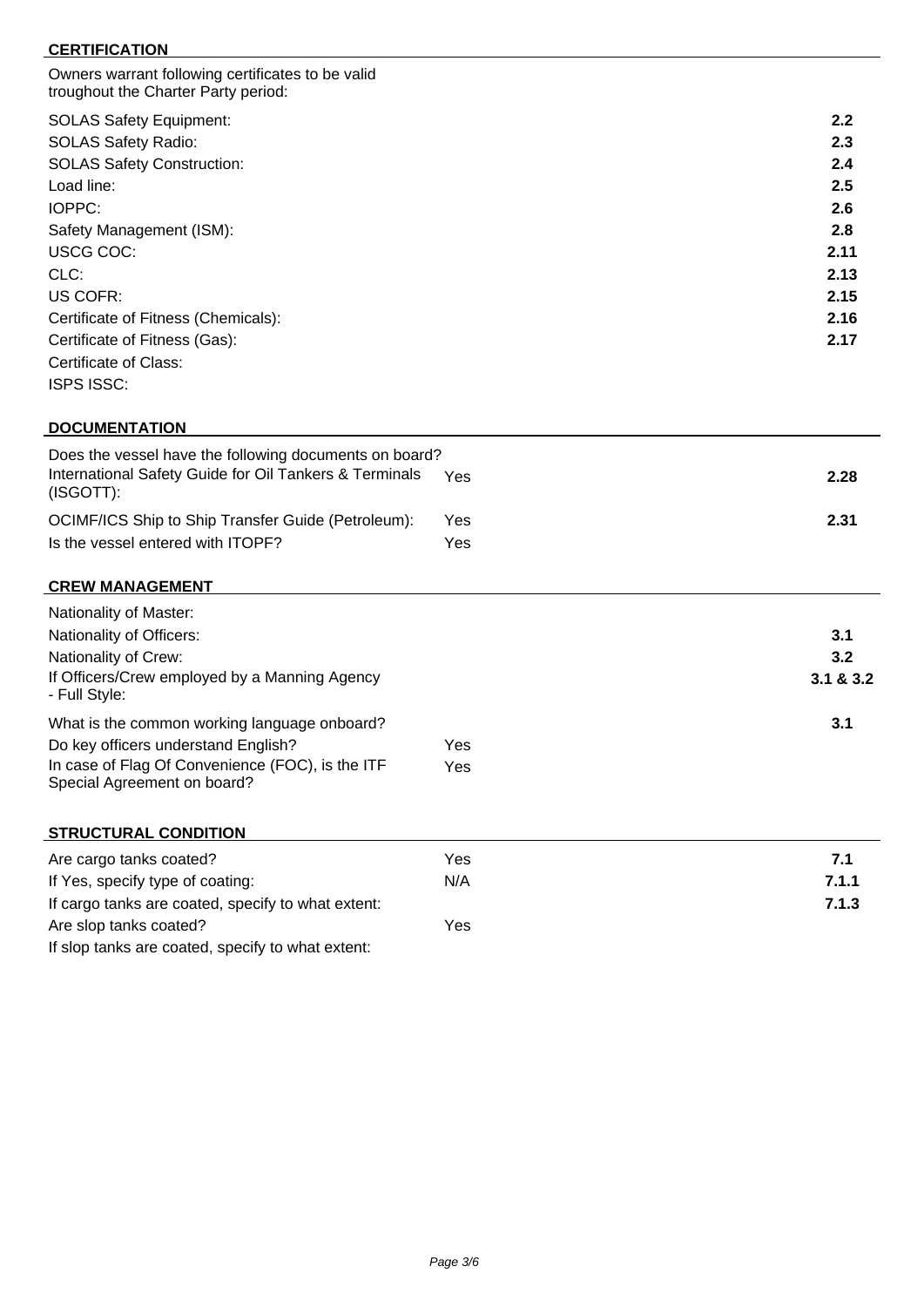| <b>CARGO &amp; BALLAST SYSTEMS</b>                                                                                                        |                    |             |
|-------------------------------------------------------------------------------------------------------------------------------------------|--------------------|-------------|
| If double hull, is vessel fitted width centreline bulkhead<br>in all cargo tanks?                                                         | Yes                | 8.2         |
| Groups / Tanks Capacities                                                                                                                 |                    | 8.3         |
| Total cubic capacity 98% ex slop tank:                                                                                                    | 13994.4 Cu. Metres | 8.4 & 8.6   |
| Slop tank(s) capacity 98%:                                                                                                                | 0 Cu. Metres       | 8.5 & 8.7   |
| SBT or CBT?<br>If SBT, what percentage of SDWT can vessel maintain<br>with SBT only?                                                      | %                  | 8.14.2      |
| If SBT, does vessel meet the requirements of MARPOL<br>Reg 13(2)?                                                                         | Yes                | 8.14.3      |
| Number of natural segregations with double valve:                                                                                         | 1                  | 8.15        |
| <b>CARGO PUMPS</b>                                                                                                                        |                    |             |
| Number / Capacity / Type:                                                                                                                 |                    | 8.18-8.25   |
| <b>GAUGING AND SAMPLING</b>                                                                                                               |                    |             |
| Can tank innage/ullage be read from the CCR?                                                                                              | Yes                | 8.48        |
| Can vessel operate under closed conditions in<br>accordance with ISGOTT 7.6.3?                                                            | Yes                | 8.51        |
| Type of tank gauging system (radar / floating / other)                                                                                    |                    | 8.51.1      |
| Are high level alarms fitted and operational in<br>cargo tanks?                                                                           | Yes                | 8.54        |
| <b>VAPOUR EMISSION CONTROL AND VENTING</b>                                                                                                |                    |             |
| Is a vapour return system fitted?                                                                                                         | Yes                | 8.65        |
| State what type of venting system is fitted:                                                                                              |                    | 8.67        |
| Max loading rate per midships connection for<br>homogenous cargo?                                                                         | Cu. Metres/Hour    | 8.79        |
| <b>CARGO MANIFOLDS</b>                                                                                                                    |                    |             |
| Does vessel comply with the latest edition of the<br><b>OCIMF 'Recommandations for Oil Tanker Manifolds</b><br>and Associated Equipment'? | Yes                | 8.80        |
| What is the number of cargo connections per side?                                                                                         |                    | 8.83        |
| What is the size of cargo connections?                                                                                                    | Millimetres        | 8.84        |
| What is the material of the manifold?                                                                                                     |                    | 8.86        |
| Distance between cargo manifold centres:                                                                                                  | <b>Millimetres</b> | 8.93        |
| Distance ships rail to manifold:                                                                                                          | <b>Millimetres</b> | 8.95        |
| Distance main deck to centre of manifold:<br>Height of manifold connections above the waterline                                           | <b>Millimetres</b> | 8.97        |
| at loaded (Summer Deadweight) condition?                                                                                                  | <b>Metres</b>      | 8.101       |
| Height of manifold connections above the waterline<br>in normal ballast?                                                                  | <b>Metres</b>      | 8.102       |
| Is vessel fitted with a stern manifold?                                                                                                   | Yes                | 8.104       |
| Number / size reducers:                                                                                                                   |                    | 8.106-8.110 |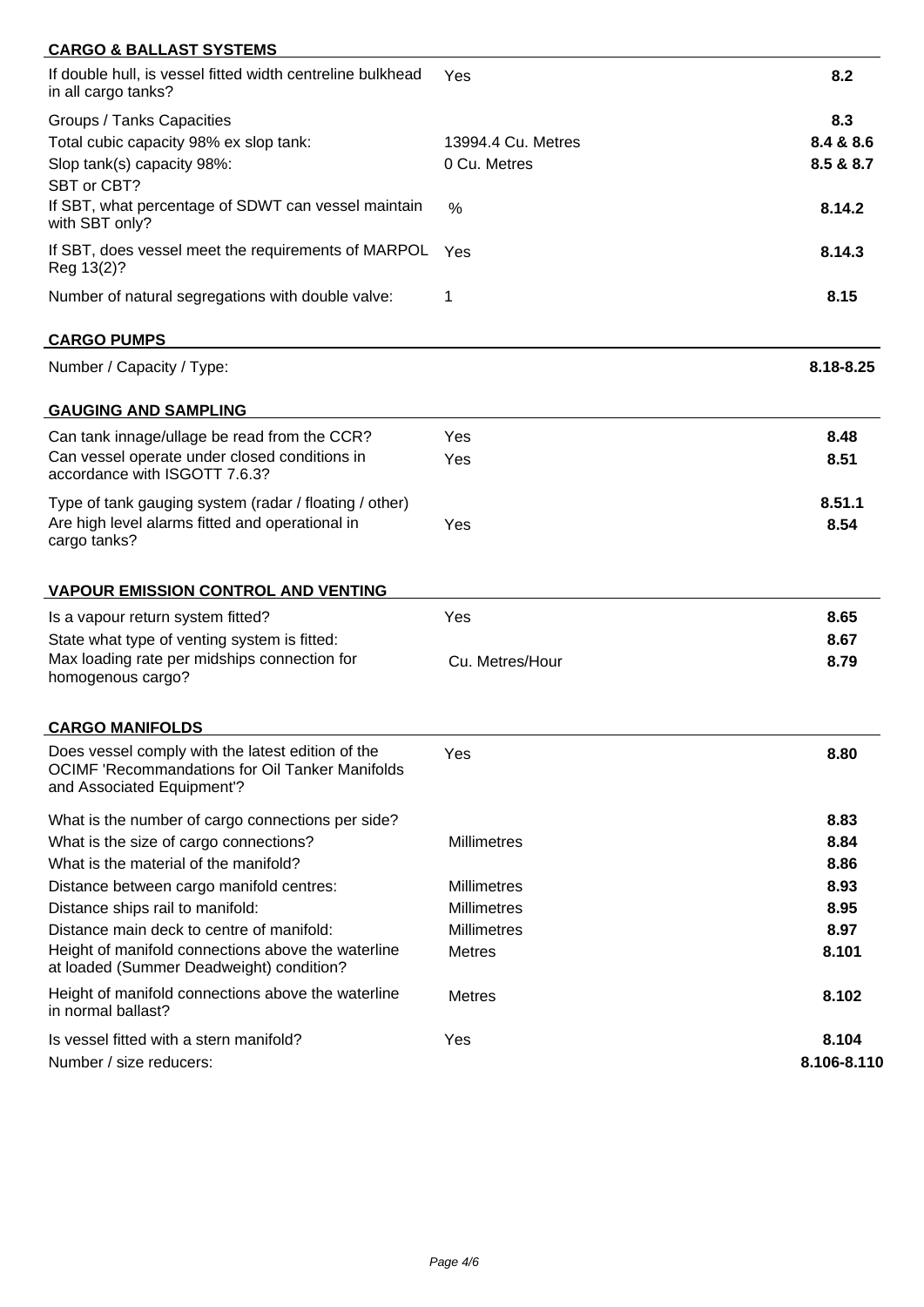| <b>CARGO HEATING</b>                                                                                                                                         |                              |                |
|--------------------------------------------------------------------------------------------------------------------------------------------------------------|------------------------------|----------------|
| Type of cargo heating system?<br>Material of heating system?                                                                                                 |                              | 8.120<br>8.128 |
| Max load temp:<br>Max temp maintain:                                                                                                                         |                              |                |
|                                                                                                                                                              |                              |                |
| <b>IGS &amp; COW</b>                                                                                                                                         |                              |                |
| Is an Inert Gas System (IGS) fitted?<br>Is IGS supplied by flue gas, inert gas (IG) generator<br>and/or nitrogen?                                            | Yes                          | 9.1<br>9.3     |
| Is a Crude Oil Washing (COW) installation fitted?                                                                                                            | Yes                          | 9.17           |
| <b>MOORING ARRANGEMENTS</b>                                                                                                                                  |                              |                |
| Number / length / diameter of wires:                                                                                                                         |                              | $10.2 - 5$     |
| Breaking strength of wires:                                                                                                                                  |                              | $10.2 - 5$     |
| Number / length / diameter of ropes:                                                                                                                         |                              | 10.11-18       |
| Breaking strength of ropes:                                                                                                                                  | <b>Metric Tonnes</b>         | 10.11-18       |
| Number and brake holding power of winches:<br>How many closed chocks and/or fairleads of<br>enclosed type are fitted on:                                     |                              | 10.22          |
|                                                                                                                                                              | Focsle: N/A                  |                |
| Main deck fwd: N/A                                                                                                                                           |                              |                |
| Main deck aft: N/A                                                                                                                                           |                              |                |
|                                                                                                                                                              | Poop: N/A                    |                |
| <b>SINGLE POINT MOORING (SPM) EQUIPMENT</b>                                                                                                                  |                              |                |
| Fairlead size:                                                                                                                                               | N/A                          | 10.48          |
| Does vessel comply with the latest edition of OCIMF<br>'Recommandations for Equipment Employed in the<br>Mooring of Vessels at Single Point Moorings (SPM)'? | Yes                          | 10.60          |
| Is vessel fitted with chain stopper(s)?                                                                                                                      | Yes                          | 10.61          |
|                                                                                                                                                              | Number:                      | 10.61.1        |
|                                                                                                                                                              | Type:                        | 10.61.2        |
|                                                                                                                                                              | SWL:<br><b>Metric Tonnes</b> | 10.61.3        |
| Max diameter chain size:                                                                                                                                     | Millimetres                  | 10.62          |
| <b>LIFTING EQUIPMENT</b>                                                                                                                                     |                              |                |
| Derrick(s) - Number / SWL:                                                                                                                                   | N/A / Metric Tonnes          | 10.75          |
| Crane(s) - Number / SWL:                                                                                                                                     | 1 / 3.0 / Metric Tonnes      | 10.76          |
| <b>ENGINE ROOM</b>                                                                                                                                           |                              |                |
| What type of fuel is used for main propulsion?                                                                                                               |                              | 12.5           |
| What type of fuel is used in the generating plant?                                                                                                           |                              | 12.14          |